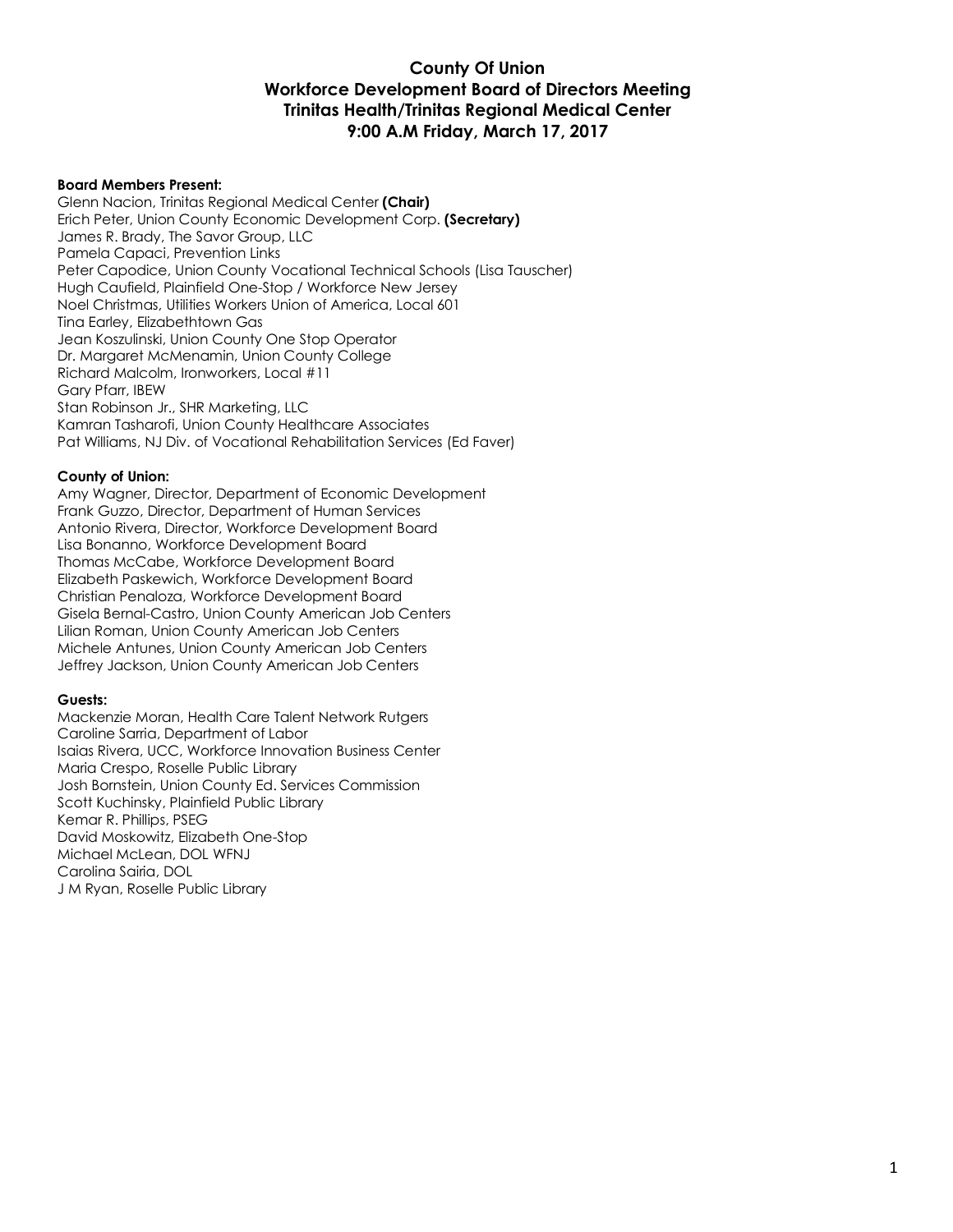### **County Of Union Workforce Development Board of Directors Meeting Trinitas Health/Trinitas Regional Medical Center 9:00 A.M Friday, March 17, 2017**

### **I. CALL TO ORDER**

The meeting was called to order by Workforce Development Board (WDB) Chairman Mr. Glenn Nacion at 9:05 a.m.

### **II. OPEN PUBLIC MEETINGS ACT**

Ms. Elizabeth Paskewich read the Open Public Meetings Act Statement.

## **III. ROLL CALL**

Ms. Elizabeth Paskewich conducted the Roll Call.

### **IV. APPROVAL OF THE JANUARY 19, 2017 MEETING MINUTES**

Ø Motion was made by Gary Pfarr and seconded by Dr. Margaret McMenamin to approve the minutes of the January 19, 2017 meeting. Motion carried.

### **V. ACTION REQUIRED:**

### **WORKFORCE DEVELOPMENT BOARD RE-APPOINTMENT UNDER WIOA**

Elizabeth Paskewich presented to the Board the Re-Appointment of the Union County Workforce Development Board under the Workforce Innovation and Opportunity Act.

Due to the change in legislation from WIA to WIOA, The Union County Workforce Development Board must officially and formally through Board approve re-appoint Board members under the WIOA recognized Workforce Development Board, formally the Workforce Investment Board.

Ø Motion was made by Dr. Margaret McMenamin and seconded by James Brady to approve the Workforce Development Board Re-Appointment under WIOA. Motion carried.

# **VI. ACTION REQUIRED:**

#### **GROUP I&I PROFESSIONAL SERVICES AWARD**

Antonio Rivera presented to the Board to ratify the approval of the recommended awardee to the Request For Proposal issued for Professional Comprehensives Services.

Recommended Awardee, Group I & I, which was approved by the Executive Committee, will provide the following services:

- Drafting, development, and completion of a Union County Workforce Development Board Policies and Procedures Manual in accordance with the Workforce Innovation and Opportunity Act (WIOA);
- Drafting, development, and completion of policies and procedures deemed necessary and in accordance with the implementation of the Union County Workforce Development Board Local Strategic Plan ;
- Drafting, development, and completion of various Request for Proposals deemed necessary and in accordance with the Union County Workforce Development Board of Directors:
- Development and implementation of Union County Workforce Development Board Member and personnel training and development opportunities in accordance with the Workforce Innovation and Opportunity Act (WIOA).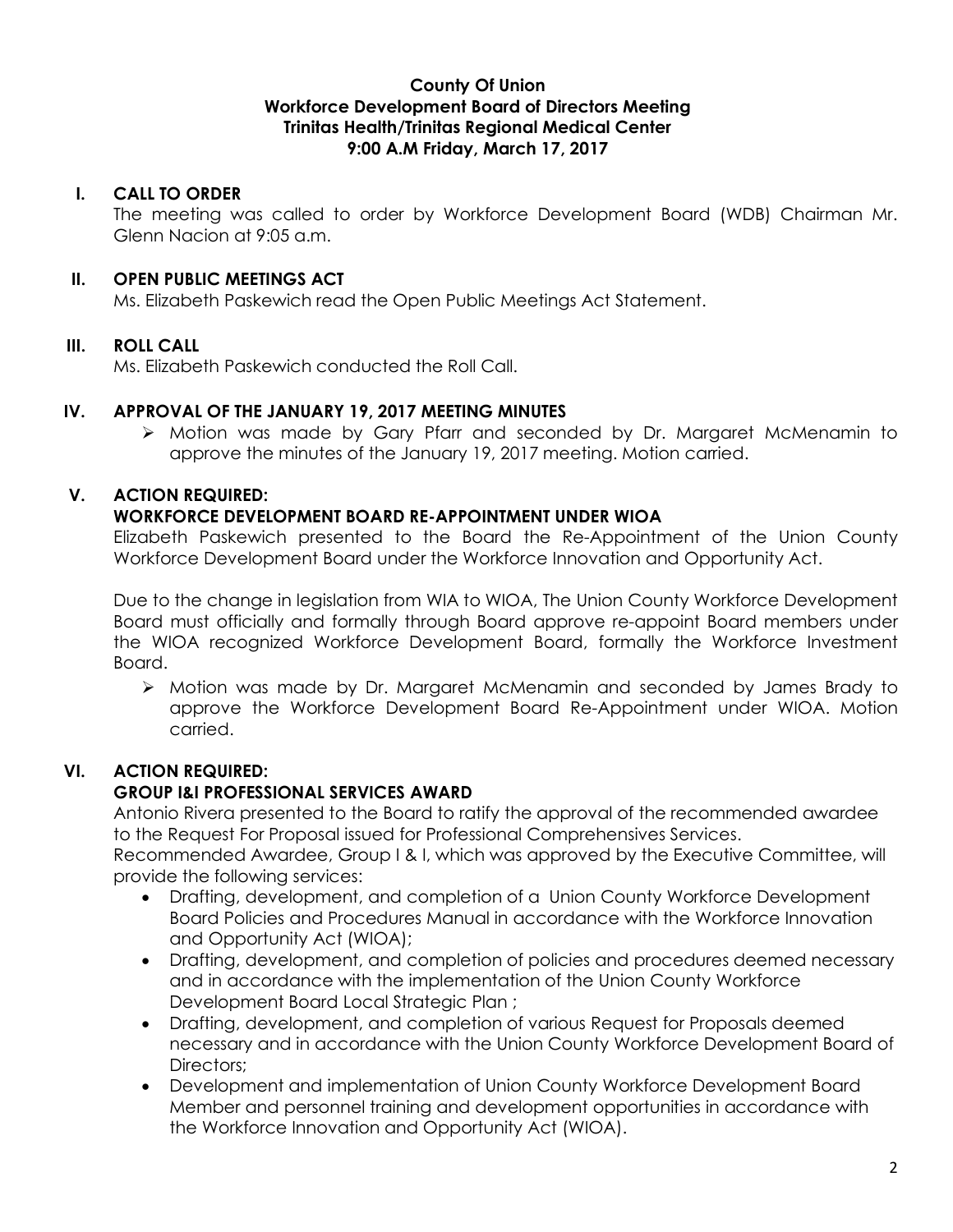- Identify funding/grant opportunities available to the Union County Workforce Development Board from the federal and state governments;
- Meet and collaborate with the County's personnel, as well as any outside professionals and/or staff retained by the County, for the preparation, completion and filing of policy, procedure, grant initiative or opportunity;
- Obtain and coordinate all supporting documentation from participating professionals, acquire letters of support, and attend mandatory meetings and technical assistance conferences that may be required;
- Monthly written updates and progress reports on pending projects;
- Ø Motion was made by Dr. Kamran Tasharofi and seconded by Gary Pfarr to approve the Group I & I as the awardee to the Professional Comprehensive Services RFP. Jean Koszulinski abstained. Motion carried.

# **VII. TRAINING & EMPLOYMENT GUIDANCE LETTER NO. 15-16**

Elizabeth Paskewich presented to the Board an outline of Training & Employment Guidance Letter (TEGL) Number 15-16, Competitive Selection of One-Stop Operators.

The purpose of this TEGL provides information on the requirements to designate or certify onestop operators through a competitive process as set forth in Section 121(d)(2)(A) of the Workforce Innovation and Opportunity Act.

Presentation included:

- Competition Requirements
- Timing
- Eligible Applicants
- Roles and Responsibilities
- Procurement Requirements
- Procurement Process
- Updated One Stop Procurement Timeline.

# **VIII. WORKFORCE DEVELOPMENT BOARD BUDGET REPORT**

Thomas McCabe presented the current budget for Program Year 2015 and 2016 from February 28, 2017 to date. Program Year 2015 and 2016 Allocations were reviewed, as well as Program Year 2015 and 2016 Expenses based on grant funding stream. Program Year 2015 Expenses closed as of December 31, 2016 as well as rescinded funds were explained. Spreadsheets were provided.

# **IX. WORKFORCE INNOVATION BUSINESS CENTER UPDATE**

Isaias Rivera, UCC, Workforce Innovation Business Center provided the Board with a status report.

- SoftSkills Class- To date 69 Union County Residents trained
- WIBC Recruitment Efforts:
	- o Foodtown, 50 Full & Part Time positions
	- o Blue Apron, 500 positions
	- o Sonic, 20 Full & Part Time positions
- WIBC Upcoming Activities:
	- o ACV Enviro, 20 Positions
	- o CPC Logistics, 20 Positions
- Mr. I. Rivera provided that over 250 Union County Residents have attended Recruitment Events, Placement results are pending.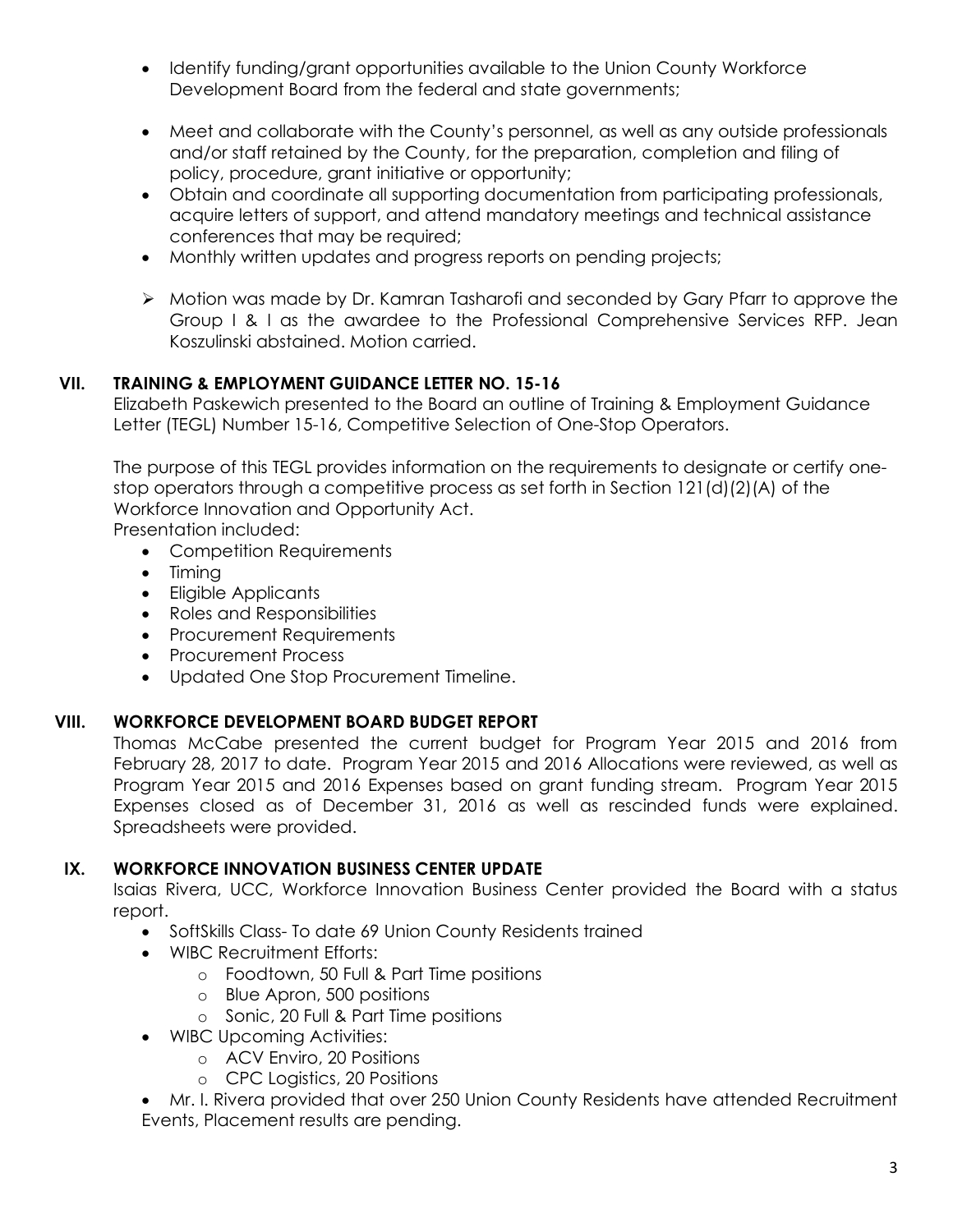Dr. McMenamin thanked the WIB Center for their hard work but also expressed the need to increase numbers and assist more people. Her hope is to see many more being helped and utilize the center to its capacity.

# **X. AMERICAN JOB CENTERS- DIRECTORS REPORT –**

Jean Koszulinski, Director, Union County American Job Centers provided the Board with the American Job Center report.

- Staffing Changes- Rossi Jackson has retired. Michele Antunes will take over as One Stop Manager.
- WFNJ Update- Too many slots. Thank you to the Board to sending it to the state in letter form. The contract was late, we have requested the contract be extended. We have also requested to serve in-school youth, to keep them in school. We also asked for the ability to use the dollars for Support Services (such as Soft Skills training).
- Youth Update- As previously mentioned some vendors were under-performing, considerable time was spent to meeting with them, progress is being made.
- Performance Measures- Nothing new to report. State has not implemented new reports. The major indicator we are following is Skills attainment, trying to report to the best of our ability.

Ed Faver, new Director of DVR, spoke on behalf of the Division of Vocational Rehabilitation Services:

- Plainfield Presence-Previously DVR held an office in Plainfield with a counselor available once a week. It was a great resource and well used. We have been invited back to Plainfield and are happy to have a counselor available again.
- Youth Initiatives- WIOA requires DVR to have a youth initiative and focus on youth in school and Out-of-School youth. 15% of our budget must be allocated to this initiative. Leila Molaie will head this. Schools will aid with counseling services, Centers for independent living will provide soft skills, other vendors would provide work based learning experiences.

Hugh Caufield provided an update on behalf of Employment Services:

- Functional Reorganization- Currently a re-organization at the State level. Focus is on mainstreaming various units in the department.
- Audit Review of file Management- State Audit representatives came last month. The audit went well with minor findings.

## **XI. COMMITTEE REPORTS**

No Committee Reports

## **XII. OLD BUSINESS**

No old business reported.

# **XIII. NEW BUSINESS/PUBLIC COMMENTS**

No new business reported.

#### **XIV. NEXT WDB MEETING:**

Friday, May 19, 2017 Trinitas Health/Trinitas Regional Medical Center 10 Commerce Drive, Cranford, NJ 07016

#### **XV. ADJOURNMENT**